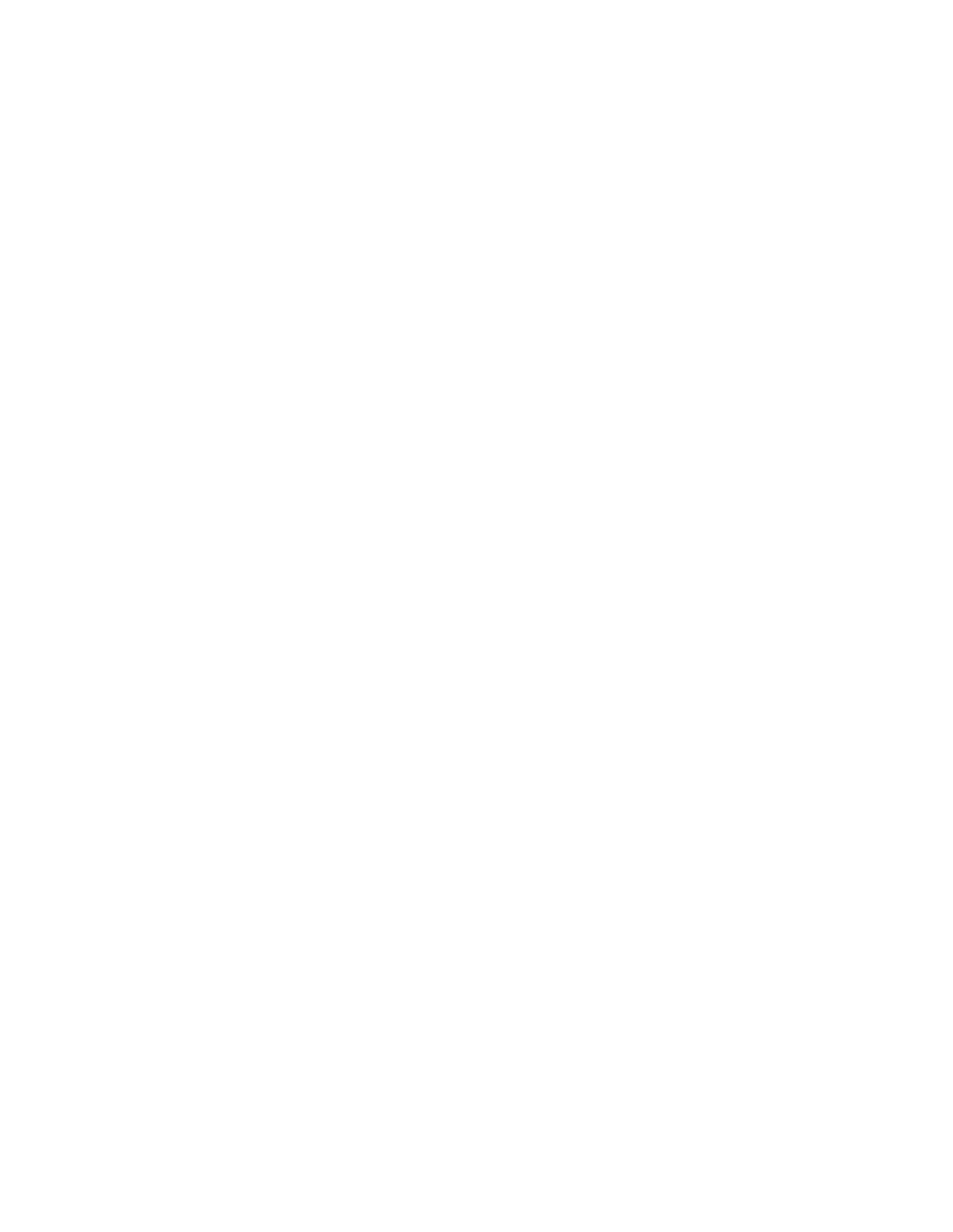## **SECTION 11241 CHLORINATION SYSTEM (ON-SITE SODIUM HYPOCHLORITE GENERATION SYSTEM)**

## <span id="page-2-0"></span>**PART 1 - GENERAL**

## <span id="page-2-1"></span>1.01 SCOPE

Contractor shall furnish and install on-site chlorination system as specified herein. Chlorination system shall consist of on-site sodium hypochlorite generation system equipment as shown on the Drawings and as specified herein, including all accessories and controls necessary for a complete and operable chlorination system. The on-site chlorine generation system shall be as manufactured by Clor-Tec.

#### <span id="page-2-2"></span>1.02 SCOPE OF WORK

Work specified shall include manufacturing, furnishing, installing, startup, and testing of all equipment necessary to provide a complete on-site sodium hypochlorite generating system suitable for disinfection of potable water.

Contractor shall provide the services of a qualified manufacturer's representative to install, inspect, startup, calibrate, and provide equipment and operator training to Owner's personnel.

On-site sodium hypochlorite generation system equipment furnished and installed for this project shall include, but not be limited to, the following items:

- Quantity Equipment
	- 1 Water softener system
	- 1 Brine storage tank and appurtenances
	- 1 Control Panel with Allen Bradley SLC 5/04 PLC
	- 1 Sodium hypochlorite generator (Electrolyzer)
	- 1 Rectifier
	- 1 Sodium hypochlorite storage tank and appurtenances
	- 1 Chlorine Analyzer
	- 1 Circular Chart Recorder
	- 2 Sodium hypochlorite dosing pumps with variable frequency drives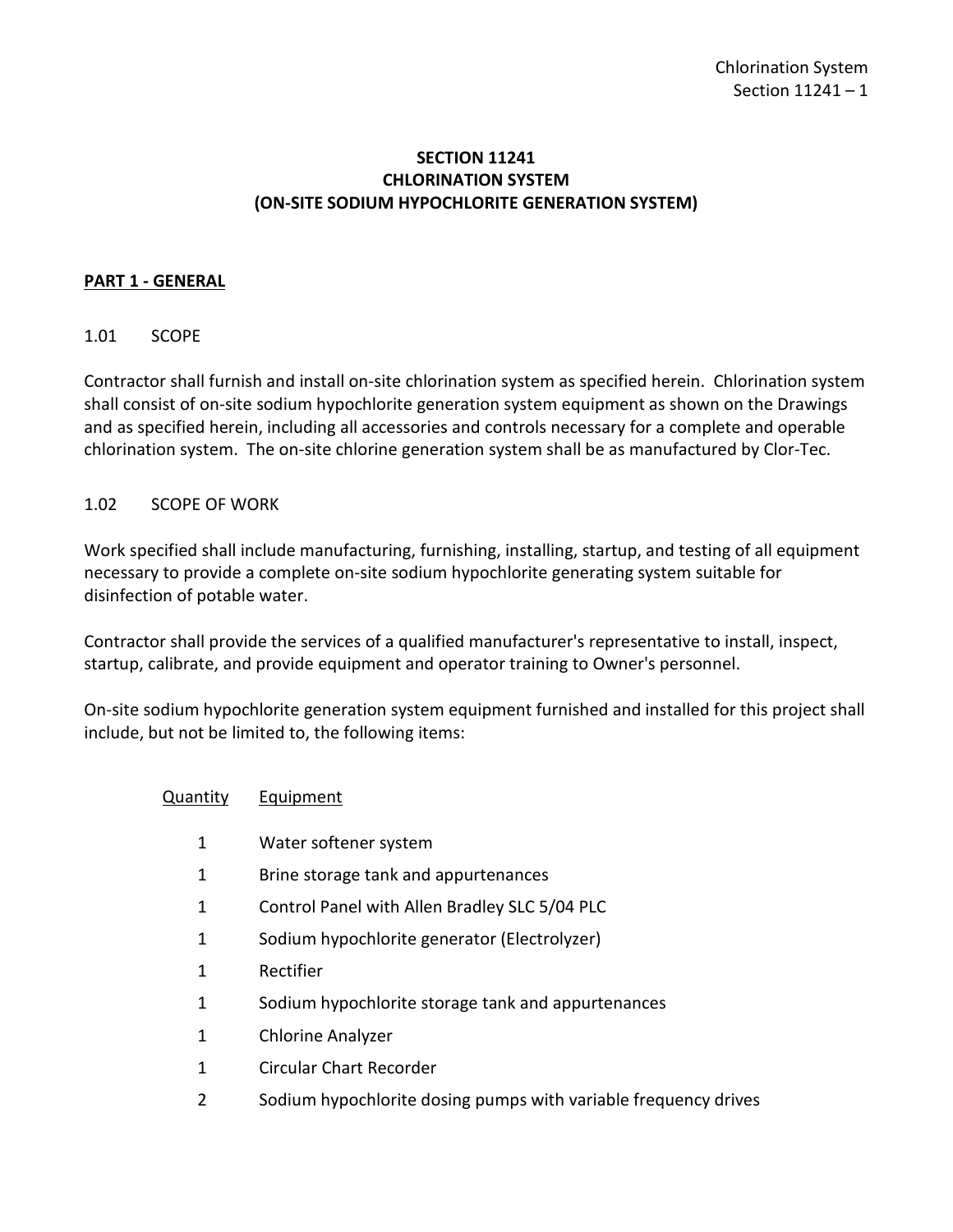Chlorination System Section 11241 – 2

#### <span id="page-3-0"></span>1.03 GENERAL OPERATIONAL DESCRIPTION

The on-site sodium hypochlorite generator system shall be capable of a continuous production of sodium hypochlorite from salt, water and electricity. Supply water shall pass through the water softener and provide water for the salt saturator and make-up water for brine dilution. Saturated brine solution water shall mix with make-up water to form a brine solution which shall enter the Hydrochlorite generator (Electrolyzer) which shall convert the brine solution to a consistent 0.8% solution of sodium hypochlorite and hydrogen gas, with the addition of a DC current.

Sodium hypochlorite solution shall be stored in the storage tank as shown on the Drawings. Dosing pumps shall draw off the storage tank and inject sodium hypochlorite into the well discharge piping water at the location shown on the Drawings.

#### <span id="page-3-1"></span>1.04 SUBMITTALS

## A. General

The Contractor shall prepare and submit complete and organized shop drawings as specified herein and as required by the General Conditions Section F, Special Conditions and shall include, but not be limited to the following:

- 1. Detailed specifications, fabrication, assembly, dimensions, materials of construction, performance characteristics, and installation instructions for all equipment provided.
- 2. On-site sodium hypochlorite generator system equipment drawings, specifications, wiring diagrams, conduit routing plans, and installation instructions.
- 3. Equipment Seismic Design, calculations (including equipment anchorage) for the water softener, chlorine solution storage tank, brine tank, rectifier, and sodium hypochlorite generator.
- 4. Operation and Maintenance Manuals for each item of equipment specified herein.

#### <span id="page-3-2"></span>**PART 2 - PRODUCTS**

#### <span id="page-3-3"></span>2.01 GENERAL

On-site sodium hypochlorite generator system equipment shall be furnished with all features and accessories necessary to provide sodium hypochlorite generating, metering, storage, injecting, and dosing as shown on the Drawings and specified herein.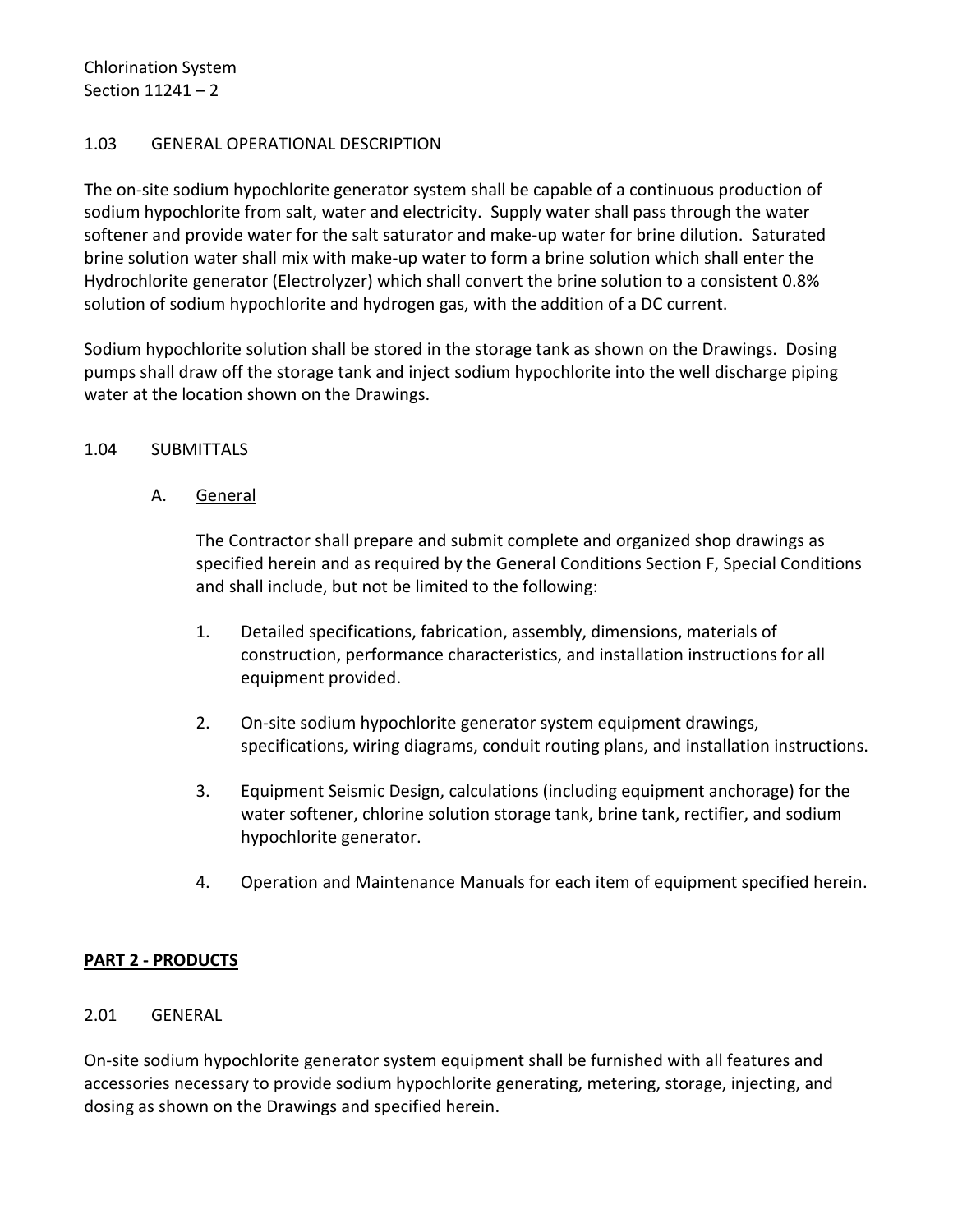## <span id="page-4-0"></span>2.02 SODIUM HYPOCHLORITE GENERATOR (ELECTROLYZER)

Electrolyzer shall be capable of generating an equivalent of 50 lbs. of chlorine gas per day of sodium hypochlorite solution at 0.8% strength. Electrolyzer shall utilize only softened water, DC power, and brine solution. Electrolyzer brine proportioning system shall consist of fill controls, peristaltic pump, flow meters, mixing panel, calibration tube, and appurtenances to automatically deliver a consistent brine solution to the Electrolyzer. The Electrolyzer shall start and stop based on level in the sodium hypochlorite tank. Electrolyzer shall be suitable for floor mounting and shall not consume more than the following:

- **Water** 15.0 gallons per pound of equivalent chlorine
- Salt 3.5 lbs. per pound of equivalent chlorine
- Power 2.5 kW-hr DC per pound of equivalent chlorine

## <span id="page-4-1"></span>2.03 CONTROL PANEL

The system control panel shall be fully capable of automatic control of the sodium hypochlorite generating system and be provided with an Allen Bradley Model SLC 5/04 programmable controller with operation interface. All controls shall be housed in a minimum NEMA 12 A304 stainless steel enclosure, suitable for wall mounting. Panel shall have alarms for high and low temperature, low cell level, and shall shut down generation system under these conditions and close a dry contact for "common alarm" to the telemetry panel. Control shall be capable of operating on 120/220 volts single phase power. Panel shall receive 4-20 MA signals from the following:

- A. Effluent chlorine residual analyzer
- B. Well discharge piping flow meter, total flow rate
- C. Sodium hypochlorite storage tank level

The controls shall provide the following functions:

- A. Start/Stop of the chlorine generation system based on level in the chlorine solution tank.
- B. Start/Stop of chlorine dosing pumps and adjustment of speed based on preset residual set point for plant effluent and closed contact from the telemetry system for pump to system operation. Said contact shall open when well pump to waste operation thereby stopping dosing operations.
- C. Residual analyzer calibration and display with corrected/proportional output 4-20 MA signal.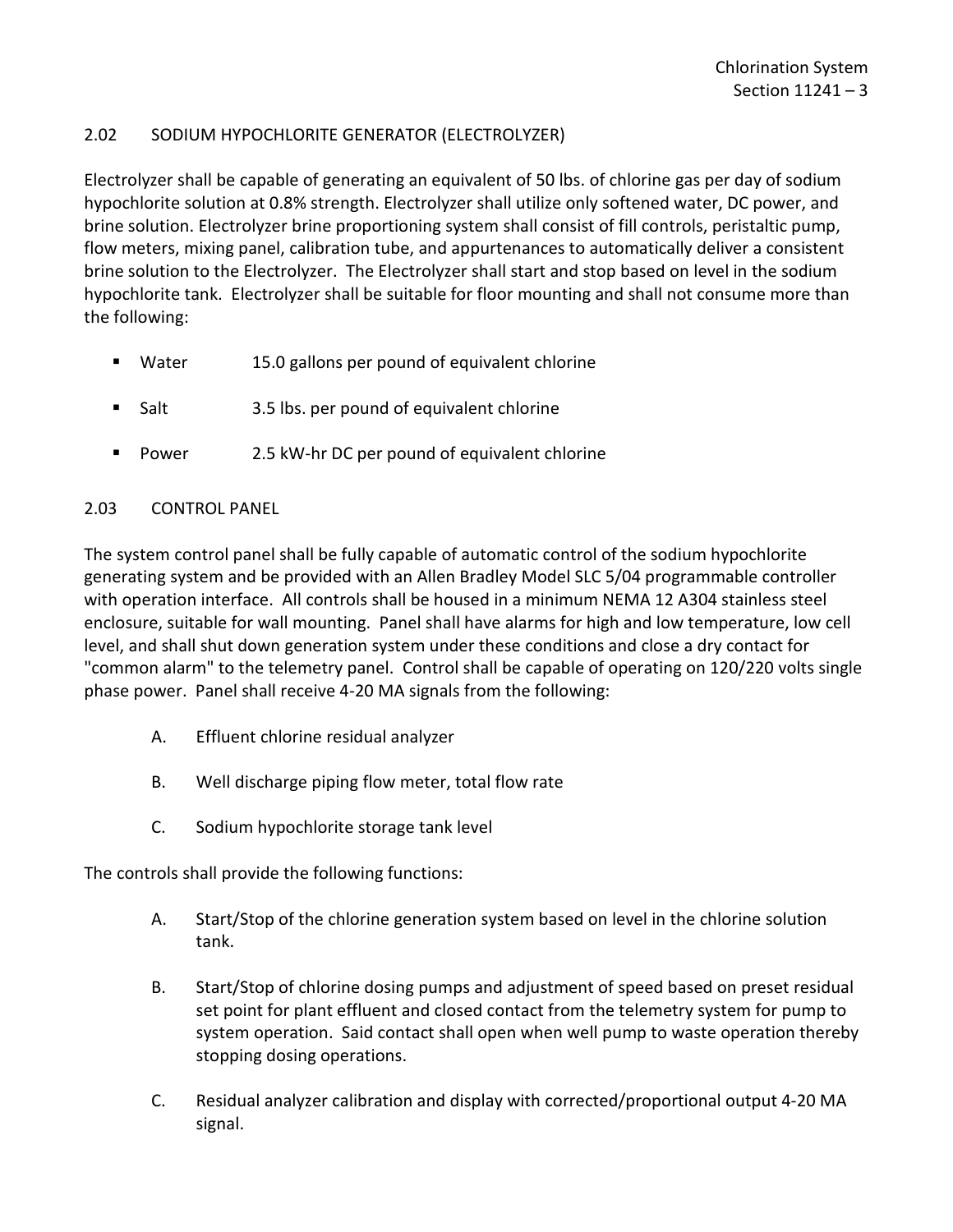- D. Alarms with LCD displayed descriptions and output to the telemetry system:
	- 1. Chlorine generator system fail
	- 2. Low chlorine storage tank level
	- 3. High chlorine residual
	- 4. Low chlorine residual
- E. Level control of the brine tank.

## <span id="page-5-0"></span>2.04 RECTIFIER

Rectifier shall be capable of receiving 460 volt, 3 phase, 60 HZ power and converting power to DC current with sufficient capacity to drive the conversion of brine solution to sodium hypochlorite and hydrogen gas. Unit shall be suitable for floor mounting and shall be controlled by the Control Panel.

## <span id="page-5-1"></span>2.05 SODIUM HYPOCHLORITE STORAGE TANK

Sodium hypochlorite storage tank shall be constructed of high density cross linked polyethylene construction suitable for storage of sodium hypochlorite. Tank shall have a minimum capacity of 800 gallons, equipped with a 4" top mounted flanged outlet with 4" vent to the outside of the building. 4" top mounted flanged outlet with blind flange for future forced ventilation fan (located 180° from 4" vent outlet), 2" flanged outlet fill pipe at top of tank, 1" outlet at bottom of tank, 2" flanged top outlet for level transmitter, and any other connection necessary for a complete system. Tank shall be furnished with cables for seismic anchorage, complete with floor anchor system.

#### <span id="page-5-2"></span>2.06 BRINE TANK

The brine tank shall consist of a heavy-duty plastic tank (minimum 250 gallons, maximum 48" tall) with lid, screened manifold flanged 2" water inlet, 1/2" NpT outlet, overflow drain, and 1" drain tank. Tank shall be adequately secured to the floor to prevent movement during a seismic event and be provided with floor restraints.

## <span id="page-5-3"></span>2.07 WATER SOFTENER

Water softener shall be of the twin tank design, provided to remove calcium, magnesium, iron, and manganese to acceptable levels for the softened water to be used in the system. Water softener shall be an ion exchange system, as manufactured by Eversoft.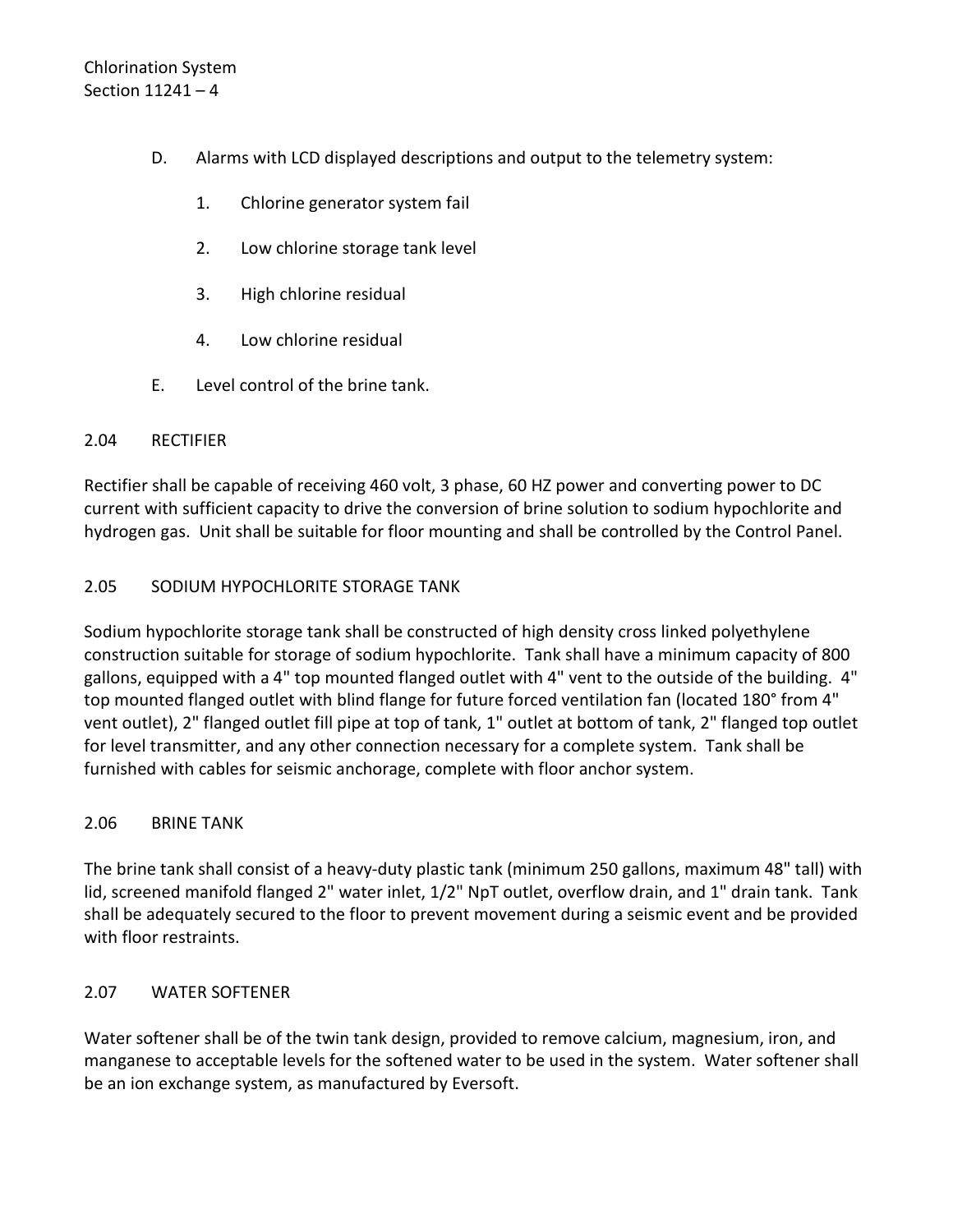Water softener shall be provided with two sets of earthquake restraint chains mounted to metal building framing. Said chains shall be provided and installed at 1/3 points of softener canisters.

Chlorination equipment subcontractor shall coordinate with metal building manufacturer to provide adequate framing details for restraint chain mounting to building.

## <span id="page-6-0"></span>2.08 SODIUM HYPOCHLORITE DOSING PUMPS

#### A. General

The chemical metering pump(s) shall be positive displacement, hydraulic type pump, driven by an electrical motor with hydraulic actuation of the diaphragm. The pump shall self-prime with 10 feet of water suction lift. Stroke length adjustment shall be controlled manually by a micrometer type adjuster with a scale indicating 2.0% length adjustment increments.

The motor shall be 1/2 HP, 230 volt, 3 phase, variable speed, single phase, constant speed, 175 to 1750 RPM, TEFC. The pump(s) shall be capable of operating against the maximum pressure of 150 psi. Once primed, the metering pump(s) shall operate with a minimum of 10 foot of water suction lift. Pump materials shall be PVDF with teflon diaphragm. Metering pump(s) and appurtenances shall be furnished by a single supplier to assure uniformity, compatibility and system responsibility. Chemical metering pump(s) shall be as manufactured by Alldos, Model KM254 and be suitable for the following:

- 1. Maximum discharge pressure = 150 psi
- 2. Liquid pumped = 1 percent sodium hypochlorite
- 3.  $pH = 8 9$
- 4. Specific gravity = 1 to 1.3
- 5. Temperature range = 40 to 100 degrees F
- 6. Quantity = two, one duty and one standby
- 7. Flow rate = 32.2 gallons per hour, maximum output
- B. Appurtenances

General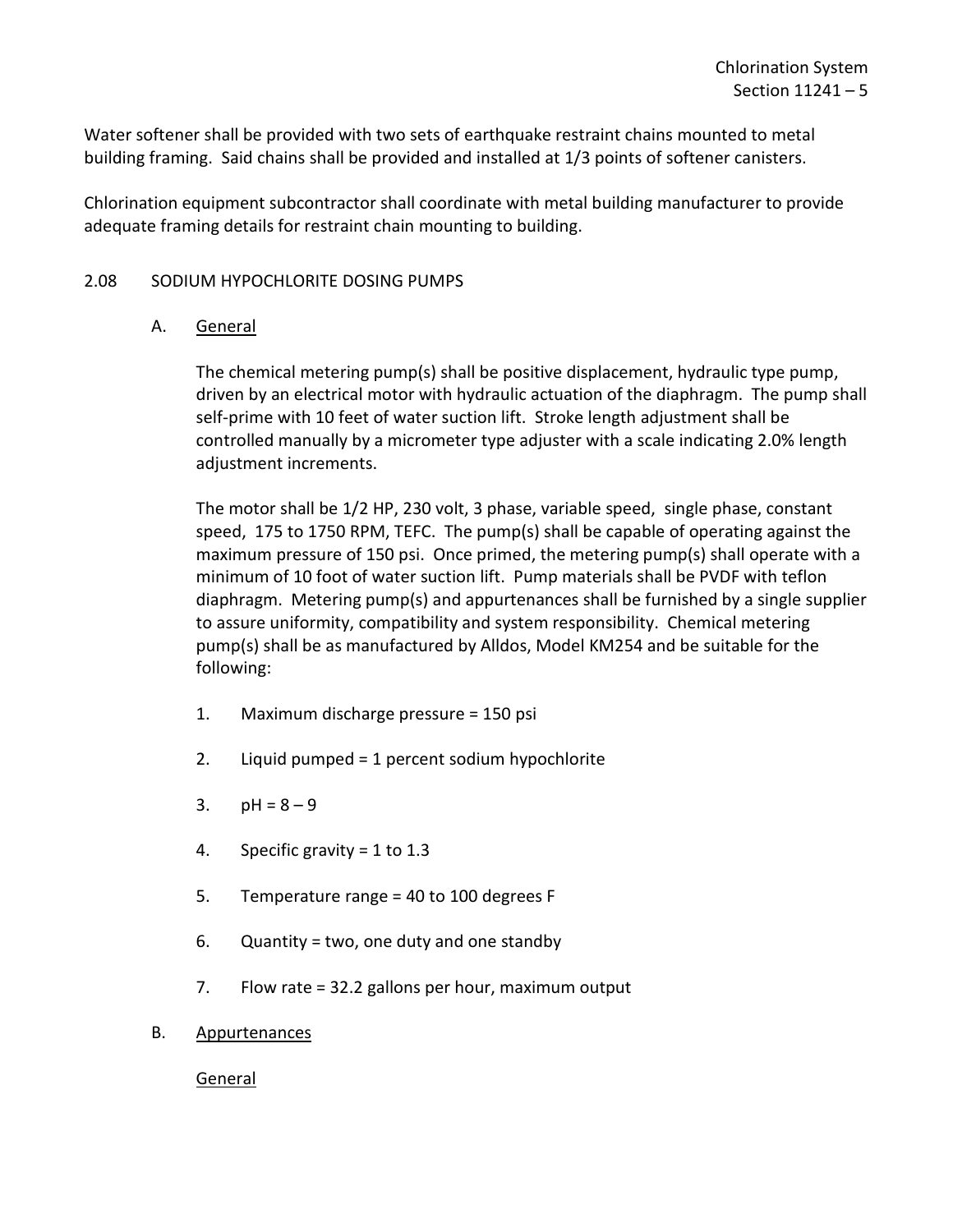Contractor shall furnish appurtenances as specified herein or shown on the drawings, to provide a complete and operable system. Where materials of construction are not specified, the manufacturer shall furnish materials compatible with the intended service condition and shall submit supporting data as required.

The following appurtenances shall be provided

- 1. Brine tank water fill automatic valve and level switch to be controlled by the Control Panel.
- 2. Flowline ultrasonic level transmitter to be mounted on the chlorine solution storage tank with power supply from control panel.
- 3. Back pressure valve for dosage pump as manufactured by Griffco Valve, Inc. as follows:

Furnish backpressure valve on the discharge side of each pump to maintain a constant backpressure to aid in accurate metering of the pump. Valve shall be adjustable from 5 psig to 150 psig and set per the manufacturer's recommendation for the actual operating conditions of the system.

- 4. Effluent chlorine total residual analyzer and controller for pacing dosage pumps including 499ACL chlorine probes, 1054 BCL chlorine analyzer, and inline sensor housing, as manufactured by Rosemount Analytical.
- 5. Solution injector, Capital Controls, Model 111-1 with corp. stop for injection of chlorine into the discharge header and for effluent sample.
- 6. Variable Frequency Drives (VFD) (two) for dosage pumps rated 1/2 HP, 220 volt, single phase, 60 HZ, Model AF-300 Micro Saver II, G.E./Fuji Electric.

Each VFD shall be provided with control to receive a 4-20 MA signal to vary output for variable speed control of the dosage pump.

## <span id="page-7-0"></span>2.09 CIRCULAR CHART RECORDER

A. General

Circular chart recorder shall be 10", two pen, seven day, recorder with repeatability of 0.25% and dead band of 0.20% of span. Recorder shall be surface mount type with standard door and operate at 120 VAC, 60 HZ. System shall use disposal cartridge type inking. Multiple pen recorders shall be provided with multiple colors. Recorder shall accept 4-20 mA DC signal input from the metering and analyzing system equipment. The recorder shall simultaneously record water flow rate (gpm) and total chlorine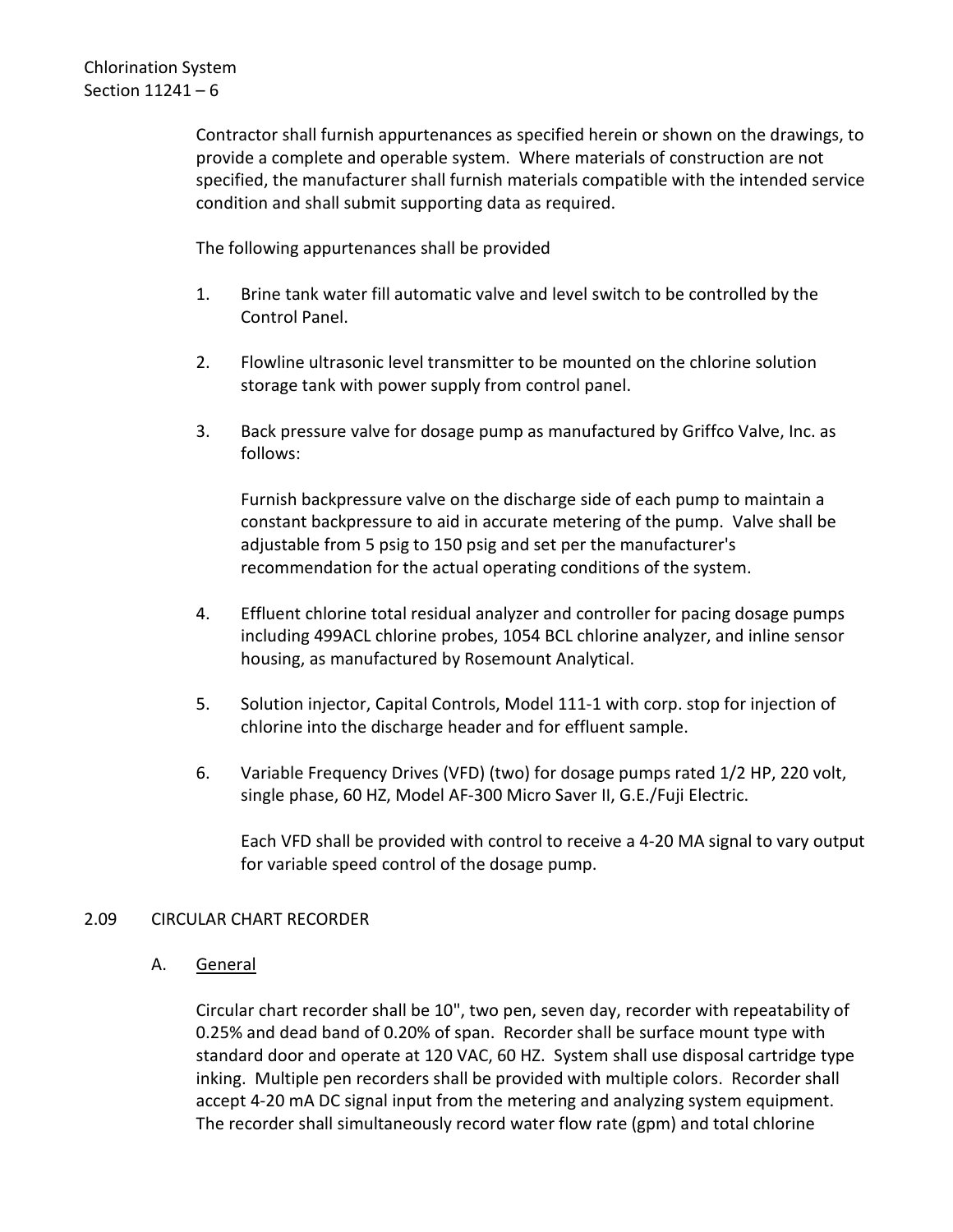residual (0-10 mg/L range). Recorder shall be ABB Instrumentation Commander 1900, Bristol Series 4330, Foxboro Series 40P, or equal. Recorders shall be calibrated to the transmitter range specified.

#### <span id="page-8-0"></span>2.10 EQUIPMENT ANCHORAGE

The Contractor shall provide Type 316 Stainless Steel Epoxy equipment anchorage in accordance with Equipment Seismic Design Calculations per Section 1.04, Submittals, herein.

## <span id="page-8-1"></span>2.11 HYDROGEN DILUTION AND FLOW SENSOR

- A. The hydrogen dilution system shall dilute the hydrogen concentration to below 25% of LEL or 1% by volume.
- B. The hydrogen dilution blowers shall generate a minimum flow of 80 SCFM.
- C. The hydrogen dilution system design shall incorporate the following safety features:
	- 1. Blower current sensing
	- 2. Air flow switch positioned in the dilution ductwork
	- 3. Differential pressure switch positioned in the dilution ductwork vent stack
	- 4. Software controlled safety interlocks to detect control system sequence failure

Hydrogen dilution system shall be wall mounted adjacent to the chlorine storage tank and system ductwork shall be connected to the specified vent stack with PVC piping.

#### <span id="page-8-2"></span>**PART 3 - EXECUTION**

#### <span id="page-8-3"></span>3.01 GENERAL

The on-site sodium hypochlorite generator system equipment shall be installed and tested as shown on the Drawings and specified herein:

A. The Contractor shall arrange to have the manufacturer/supplier of the equipment specified in this Section furnish the services of competent factory-trained personnel to provide the installation and start up of all equipment. Allowance for this service shall be included by the manufacturer in the price of his equipment. Installation and erection of all assemblies and components shall be in accordance with the details indicated on the Drawings, approved shop drawings, and the printed instruction of the manufacturer.